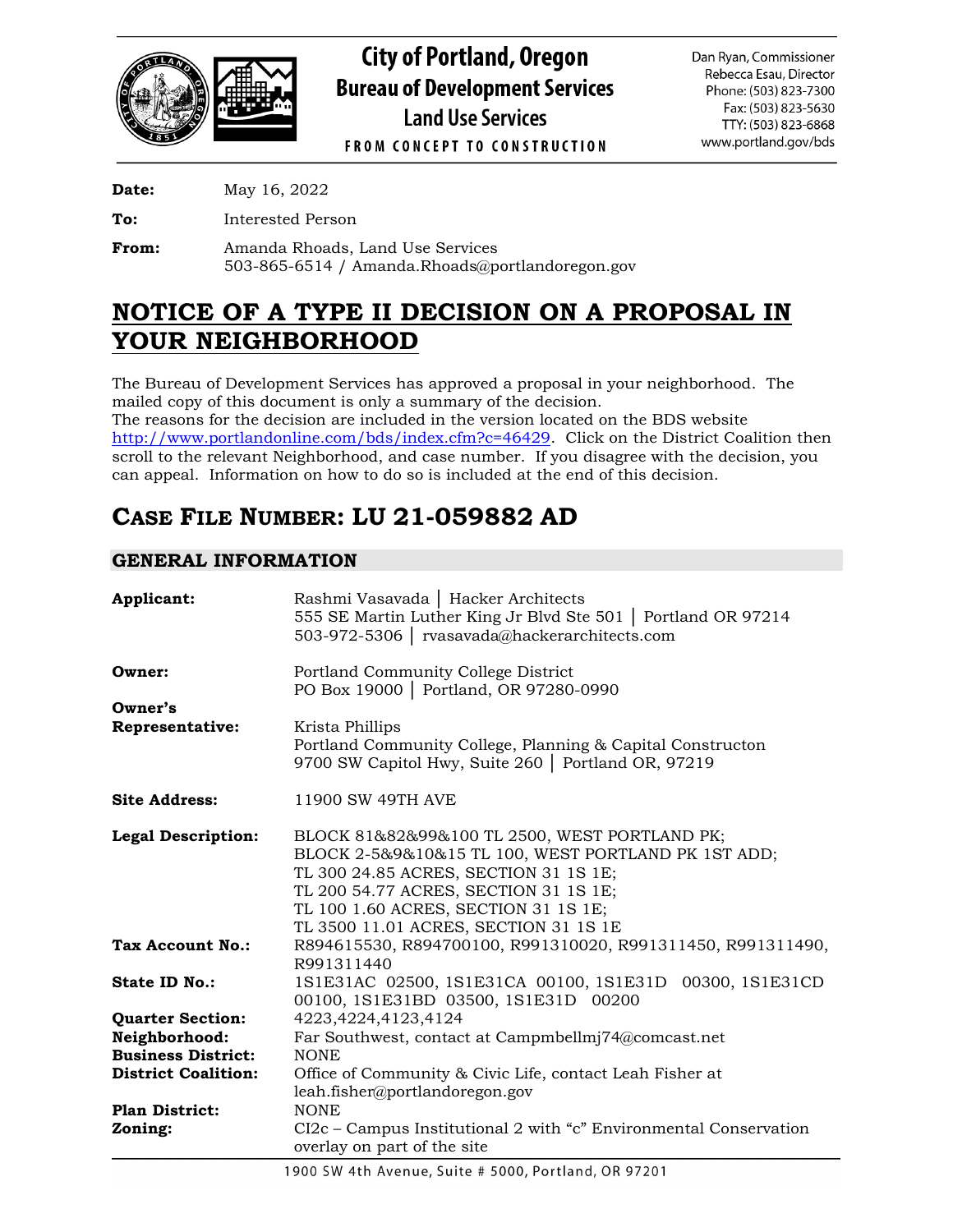| <b>Case Type:</b> | AD – Adjustment Review                                            |
|-------------------|-------------------------------------------------------------------|
| <b>Procedure:</b> | Type II, an administrative decision with appeal to the Adjustment |
|                   | Committee.                                                        |

#### **Proposal:**

The Portland Community College (PCC) Sylvania Campus recently completed several renovation and construction projects that required them to upgrade other parts of their site as part of their "nonconforming upgrade" requirements. To organize these required upgrades, PCC entered into an Option 2 covenant with the City of Portland, promising to address these upgrades within a period of 5 years. This review requests Adjustments to some of those standards:

#### **Perimeter Parking Lot Landscaping (33.266.130.G.2.c and d and Table 266-5)**

The Zoning Code requires landscape screening between parking areas and both adjacent properties and streets. This landscaping is required on the outside of both parking areas and driveways. The configuration of the campus is such that there is a driveway that runs essentially all the way around the site and out to the roads. An Adjustment is requested to utilize existing planting to meet the intent of this standard. Based on the configuration of the campus, 8,238 linear feet of L3 (high screen – adjacent to residential sites) and L2 (low screen – adjacent to streets) landscaping is required. The existing conditions are that 5,871 linear feet meet the standard, and 2,367 linear feet do not. The applicant requests to waive additional perimeter landscaping.

#### **Interior Parking Lot Landscaping (33.266.130.G.3)**

Interior parking lot (P1) landscaping requirements include minimum area, shrubs, and trees (Zoning Code Section 33.248.020.H). The campus has 2,688 striped parking stalls, requiring 120,960 square feet of landscaping. The current layout exceeds the minimum area by approximately 50,000 square feet, but is overall deficient in shrubs and trees. Given the credits from current trees in the P1 area, the applicant is deficient in 265 large trees (or 353 medium trees, or 530 small trees, or a combination thereof). The applicant proposes to add 147 trees in the P1 area and asks that any additional tree requirements are waived. Likewise, the applicant requests the requirement for shrubs in the P1 area be reduced to the existing number of shrubs.

#### **Screening (33.150.260)**

An Adjustment is requested to waive additional screening requirements for groundmounted mechanical equipment and trash/recycling areas, and instead utilize existing planting and distance from adjacent properties and rights-of-way for screening.

#### **Exterior Display and Storage (33.150.270.D)**

Exterior storage areas, except for plant nurseries, must be paved. PCC has a maintenance yard at the south end of the campus that is unpaved. The applicant requests an Adjustment to waive this standard for paving of this landscape yard.

#### **Relevant Approval Criteria:**

In order to be approved, this proposal must comply with the approval criteria of Title 33. Adjustment requests will be approved if the review body finds that the applicant has shown that approval criteria A. through F. of Section 33.805.040, Adjustment Approval Criteria, have been met.

### **ANALYSIS**

**Site and Vicinity:** Portland Community College - Sylvania is located off of SW 49<sup>th</sup> Avenue in Southwest Portland on a west-facing slope near the City of Lake Oswego. The PCC Campus includes multiple clustered buildings from 1 to 4 stories, most of which are designed in a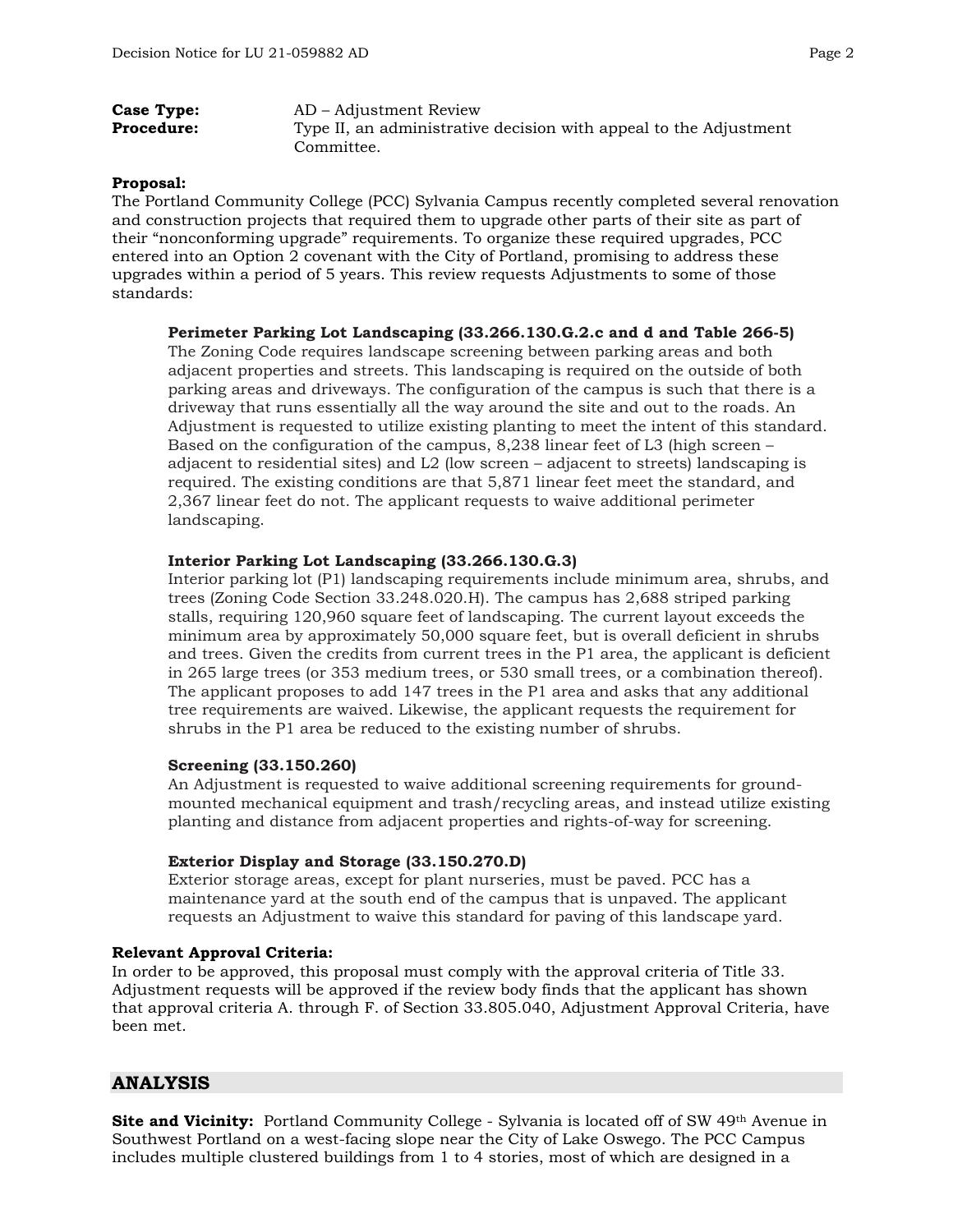utilitarian, contemporary style and constructed out of concrete, glass, and metal. The area surrounding the PCC campus is primarily residential in character, with the east and south edges of the site adjacent to land within the City of Lake Oswego.

SW Lesser Rd to the west of campus is categorized as a Neighborhood Collector for traffic, a Transit Access Street, a City Walkway and City Bikeway, a Major Emergency Response Street, and Local Service for freight. Kerr Pkwy to the east of the site has designations just on the north part of the site, to the entrance of the campus. It is designated Local Service for traffic, a Major Transit Priority Street, a Major City Walkway, Major City Bikeway, a Major Emergency Response Street and a Truck Access Street.

**Zoning:** The Campus Institutional 2 (CI2) zone is intended for large medical centers, colleges and universities located in or near a Regional, Town or Neighborhood Center, or along a civic or neighborhood corridor that is served by frequent transit service. Development is intended to be pedestrian-oriented and at a scale that encourages urban-scale medical and educational facilities, while also ensuring compatibility with nearby mixed-use commercial and residential areas. Retail Sales and Service and Office uses are allowed to support the medical or college campus, and to provide services to the surrounding neighborhoods.

Areas along the south edge of the PCC Campus are also covered by the "c" or Environmental Conservation overlay zone. These portions of the site are generally heavily wooded, and no disturbance or activity is proposed within these areas under this project. For this reason, the Environmental Conservation overlay zoning is not under consideration in this review.

**Land Use History:** City records indicate that prior land use reviews include the following:

- **CU 073-83** Conditional Use approval for an addition to the college with 418-space parking lot in NW corner of the site, with conditions.
- **LUR 91-00823 CU MS** (LU 91-009078 CU MS) Approval of a Conditional Use Master Plan for PCC with conditions.
- **LUR 93-00371 CU MS** (LU 93-010370 CU MS) Approval of a Conditional Use Master Plan for PCC for multiple construction and remodeling projects to occur on campus in two phases, with conditions of approval.
- **LUR 95-00062 ZC** (LU 95-011955 ZC) Map error correction to EN and C zones.
- **LUR 98-00328 CU** (LU 98-015634 CU) Conditional Use approval of amendments to the conditions of the Master Plan, with conditions of approval.
- **LU 03-159632 CU** Conditional Use approval of installation of 3 T-Mobile wireless antennas and 2 equipment cabinets on campus center building.
- **LU 05-148744 CU** Conditional Use approval of Nextel proposal for expansion of existing wireless telecommunications facility on the campus center building to replace 3 whip antennas with 12 new antennas and fenced equipment area at ground floor.
- **LU 05-174543 CU** Conditional Use approval of Cingular Wireless proposal for new wireless telecommunications facility on campus center building, with 12 antennas and rooftop equipment cabinets.
- **LU 07-152287 CU** Conditional Use approval of new wireless telecommunications facility for Cricket LCW to install 1 antenna and associated equipment on the Science and Technology Building at PCC.
- **LU 07-184790 CU** (HO 4080002) Type III Conditional Use approval with conditions for the City of Portland to install a 125-foot monopole on the PCC campus to boost signal coverage for emergency communications in parts of SW Portland.
- **LU 10-172852 CU** Conditional Use approval for Clearwire wireless telecommunications facility on campus center building to include 3 antennas, 6 data processing units, and one equipment cabinet.
- **LU 16-117167 CU** Conditional Use approval for a new Verizon Wireless facility consisting of 16 antennas and associated equipment on the rooftop of the Amo DeBernardis Campus Center Building.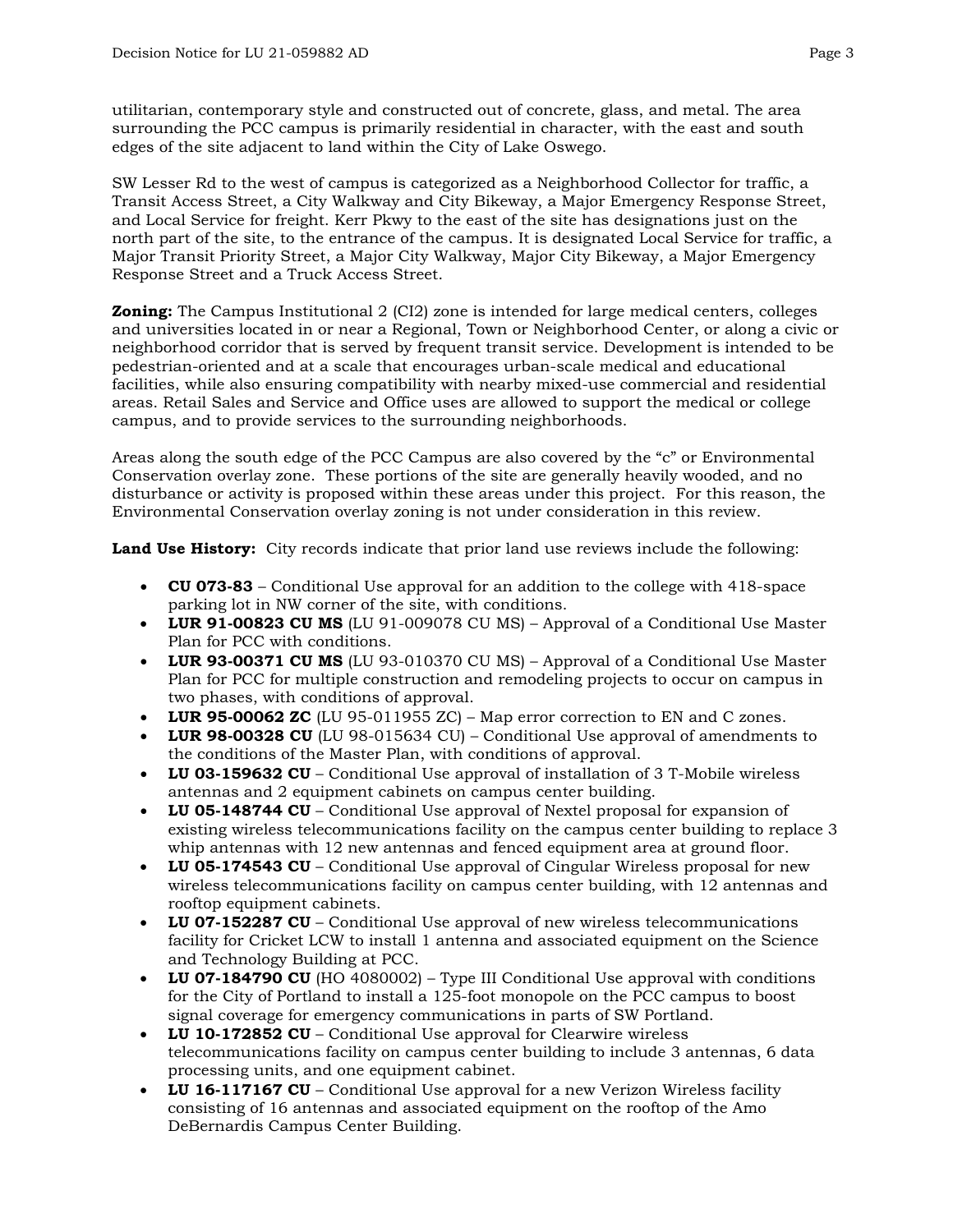• **LU 21-076086 EV** – Currently pending. Environmental Violation Review addressing zoning violation 10-195896 CC that entails construction of a paved construction staging area that is partially, and a driveway that is wholly, within the resource area of the Environmental Conservation Overlay Zone.

**Agency Review:** A "Notice of Proposal in Your Neighborhood" was mailed **March 8, 2022**. The following Bureaus have responded with no issues or concerns:

- Bureau of Transportation (Exhibit E.2);
- Water Bureau (Exhibit E.3);
- Fire Bureau (Exhibit E.4);
- Site Development Section of BDS (Exhibit E.5); and
- Life Safety Plans Examiner (Exhibit E.6).

The Bureau of Environmental Services requested additional information on existing stormwater management on campus and to better address the purpose of the parking lot landscaping regulations (Exhibit E.1.a). The applicant provided Exhibits A.10-11 and, after reviewing the new materials, BES found the existing stormwater infrastructure was sufficient to meet the purpose of the regulation. BES has no further objections to the approval of the requested Adjustments (Exhibit E.1.b).

**Neighborhood Review:** A Notice of Proposal in Your Neighborhood was mailed on March 8, 2022. One written response was received from a notified neighbor with a question about whether tree removal was proposed (Exhibit F.1). No further comments were received.

*Staff Response: No trees are proposed to be removed.*

## **ZONING CODE APPROVAL CRITERIA**

#### **33.805.010 Purpose (Adjustments)**

The regulations of the zoning code are designed to implement the goals and policies of the Comprehensive Plan. These regulations apply city-wide, but because of the city's diversity, some sites are difficult to develop in compliance with the regulations. The adjustment review process provides a mechanism by which the regulations in the zoning code may be modified if the proposed development continues to meet the intended purpose of those regulations. Adjustments may also be used when strict application of the zoning code's regulations would preclude all use of a site. Adjustment reviews provide flexibility for unusual situations and allow for alternative ways to meet the purposes of the code, while allowing the zoning code to continue providing certainty and rapid processing for land use applications.

#### **33.805.040 Approval Criteria**

Adjustment requests will be approved if the review body finds that the applicant has shown that approval criteria A. through F. below have been met.

**A.** Granting the adjustment will equally or better meet the purpose of the regulation to be modified; and

**Findings:** The purpose statement for each of the requested Adjustments are considered separately.

#### **Adjustment to Interior Parking Lot Landscaping Requirements**

PCC – Sylvania Campus has a total of 2,688 striped parking stalls, requiring 120,960 square feet of P1 landscaping. Within the areas of the P1 requirement, the Sylvania campus has almost 175,000 square feet of landscaped area, but those areas are not planted to the density of shrubs and trees required by the P1 standard (1.5 shrubs per parking space as well as one large tree per 4 parking spaces, one medium tree per 3 parking spaces, or one small tree per 2 parking spaces). The applicant has requested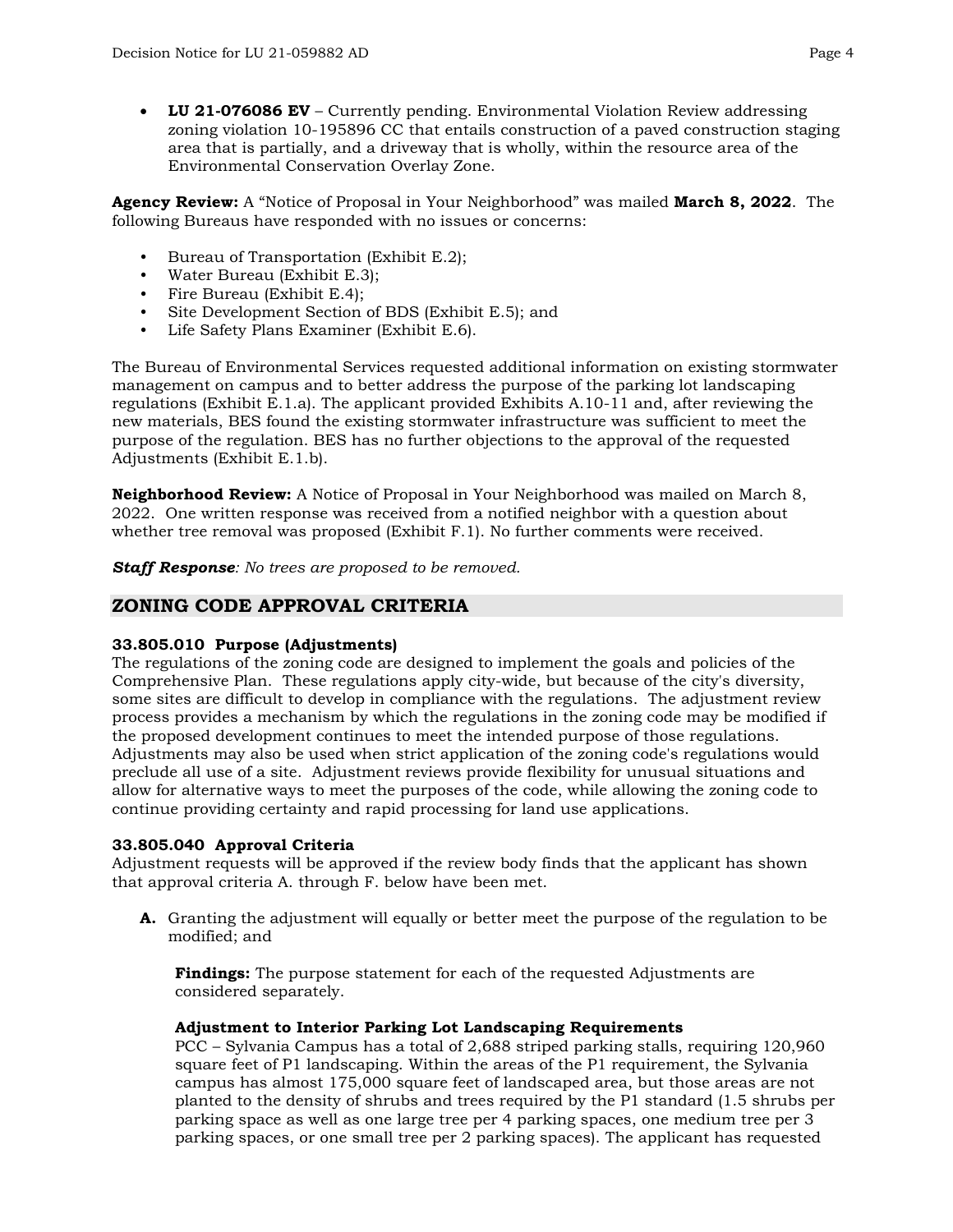an Adjustment to Zoning Code Section 33.266.130.G.3.b to reduce the number of required trees within the interior parking lot landscape areas.

Also, while a thorough count was made in the initial application of the number of shrubs, when the applicant refined the area that counted toward interior parking lot landscaping, the undertaking was not repeated and it was requested that the Adjustment include an allowance that the existing number of shrubs within the P1 planting area be deemed sufficient.

#### **Adjustment to Perimeter Parking Lot Landscaping Requirements**

The applicant requests an Adjustment to Zoning Code Section 33.266.130.G.2.d to waive the required perimeter parking lot landscaping meeting the L2 or L3 standard where the standards are not already met (see Exhibit C.3). The total linear feet of required perimeter landscaping for the site is 8,238 linear feet of L3 (high screen – adjacent to residential sites) and L2 (low screen – adjacent to streets) landscaping. Currently 5,871 linear feet meet the standards, and 2,367 linear feet do not.

The purpose of these two standards is found at 33.266.130 A, which states the following:

*The parking area layout standards are intended to promote safe circulation within the parking area, provide for the effective management of stormwater runoff from vehicle areas, and provide for convenient entry and exit of vehicles. The setback and landscaping standards:*

- *Improve and soften the appearance of parking areas;*
- *Reduce the visual impact of parking areas from sidewalks, streets, and especially from adjacent residential zones;*
- *Provide flexibility to reduce the visual impacts of small residential parking lots;*
- *Direct traffic in parking areas;*
- *Shade and cool parking areas;*
- *Reduce the amount and rate of stormwater runoff from vehicle areas;*
- *Reduce pollution and temperature of stormwater runoff from vehicle areas; and*
- *Decrease airborne and waterborne pollution*

Staff will address all relevant purpose statements below.

- *Improve and soften the appearance of parking areas;*
- *Reduce the visual impact of parking areas from sidewalks, streets, and especially from adjacent residential zones;*
- *Shade and cool parking areas;*

The Adjustments are largely to legalize the existing layout of parking areas on the site, which likely met standards when first installed, but which have become nonconforming as parking lot landscaping standards in the Zoning Code have been strengthened. What this means is that many of the trees provided in the interior and perimeter of the existing parking lots are larger, mature trees that significantly contribute to the appearance of the area.

Further, there are additional landscaping areas that do not count toward interior parking lot landscaping, but are nevertheless within the parking areas (only the first 10 feet of a landscaping area counts toward interior parking lot landscaping). Within these larger areas, an additional 256 trees are planted and likewise contribute benefits to the overall site and to the parking area. These trees are represented by blue circles on Exhibit C.2.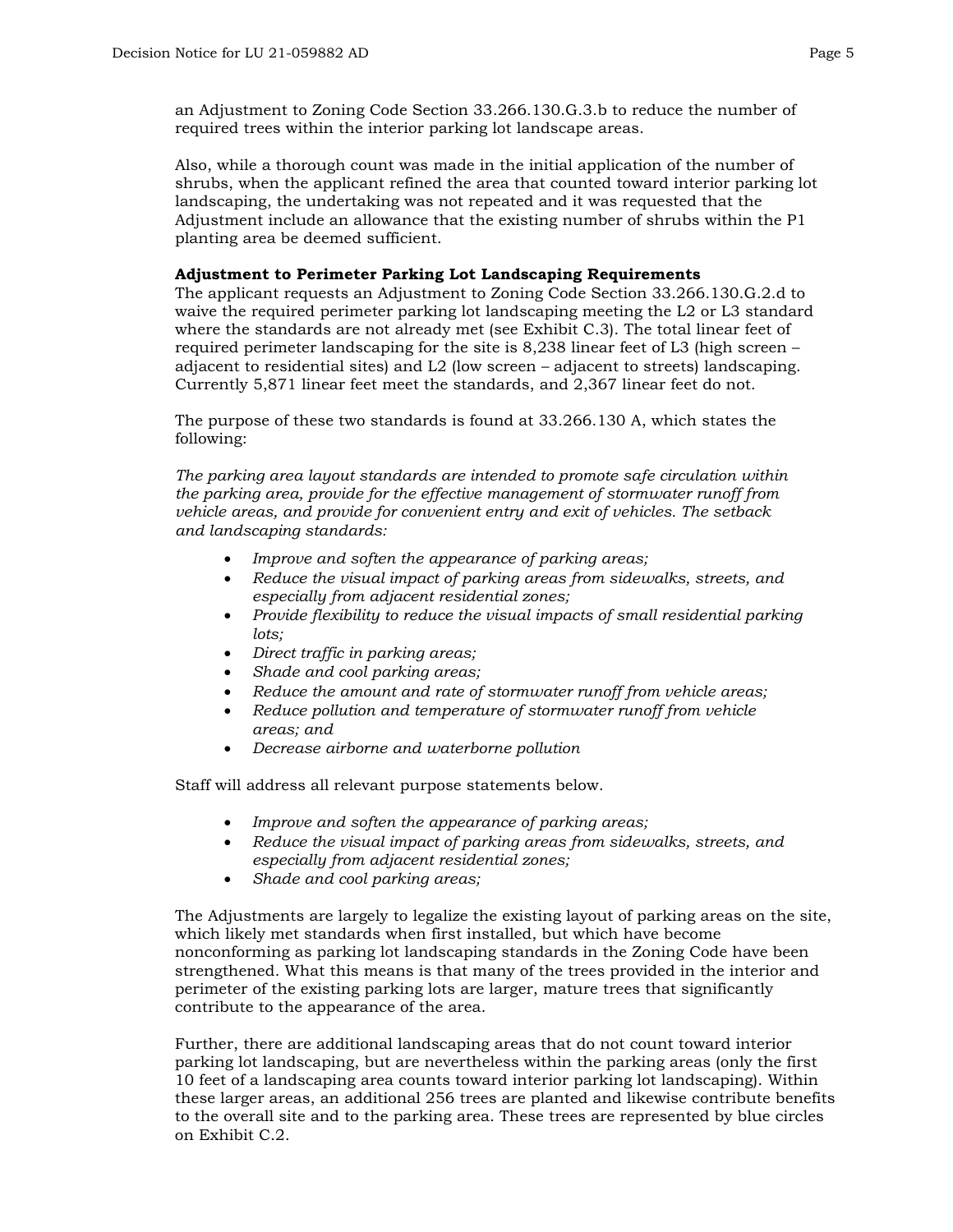Related to this is the initial count of shrubs in the areas thought to count toward interior parking lot landscaping. As seen in the original P1 Landscaping chart on page 1 of Exhibit A.2, the number of existing shrubs for the parking areas onsite far exceeded the requirements (by those counts, which did change somewhat through the review process, the required number of shrubs was 4,444 and the applicant counted 9,035 shrubs provided). It is likely that a sufficient number of shrubs remains within the interior parking lot landscaping areas to meet the standard; however, the findings are worded such that the existing counts will be approved in case there are fewer shrubs within the approved L1 planting area than anticipated.

The applicant is proposing to plant an additional 147 trees, over a third of which will be evergreen trees, within the interior parking lot landscaping areas. Over two thirds of these trees are in the large category, contributing to greater coverage of parking spaces per the P1 standards than small or medium trees. These trees are represented by green (evergreen) and yellow (deciduous) dots on Exhibit C.2. More detail is provided in Exhibit A.7 as well.

These trees are both going to be planted within existing landscape areas to fill them in further, and some will be planted in new tree wells to further disperse tree coverage around the site, especially in the northern lots. While this is fewer than what would be required under the standard, the combination of exceeding the landscape area required within the P1 area by roughly 50,000 square feet, plus having additional landscape areas that don't count toward the P1 counts but that are home to 256 additional trees, and the efforts to fill in areas that are tree-deficient with 147 additional trees that exceed the 20 percent evergreen requirement substantially, and are more than 80 percent large trees, results in a proposal that equally meets the purposes listed above to improve and soften the appearance of parking areas and shade and therefore cool parking areas.

The perimeter parking lot landscaping requirements more directly address visual impact from neighboring properties and nearby streets. The campus has a driveway surrounding campus and connecting to the nearby roads; perimeter parking lot landscaping is required all around this driveway. A key piece of the standard is that the landscaping requirement must be met within 20 feet of the edge of the parking or driveway area. As seen in Exhibit C.3, the areas that are deficient are mostly heavily screened from other sites and streets by extensive tree cover, other landscaping, and longer distances. However, the screening is not located within 20 feet of the driveway. Nonetheless, the purpose of the standard is met, as shown from the numerous photos of the perimeter landscaping from various spots on the campus on pages 10-16 of Exhibit A.4.

• *Direct traffic in parking areas;* 

The Bureau of Transportation addressed this purpose statement in its findings: "While this is primarily about on-site vehicular circulation, it does affect how vehicles enter and exit the public right-of-way. The site plan does not show modifications to any of the driveways and no new driveways are proposed onto the public right-of-way. The proposal does not appear to modify the on-site drive aisles leading to the driveways or change the angle of approach to the right-of-way. The proposed work and related adjustments are not anticipated to have any impact on how vehicles move between the subject site and the public right-of-way. PBOT has no objection to the requested adjustments" (Exhibit E.2).

The proposal does not propose changes for onsite circulation either; some new tree wells are proposed to be added, but these are between parking spaces and will not change traffic flow onsite.

• *Reduce the amount and rate of stormwater runoff from vehicle areas;*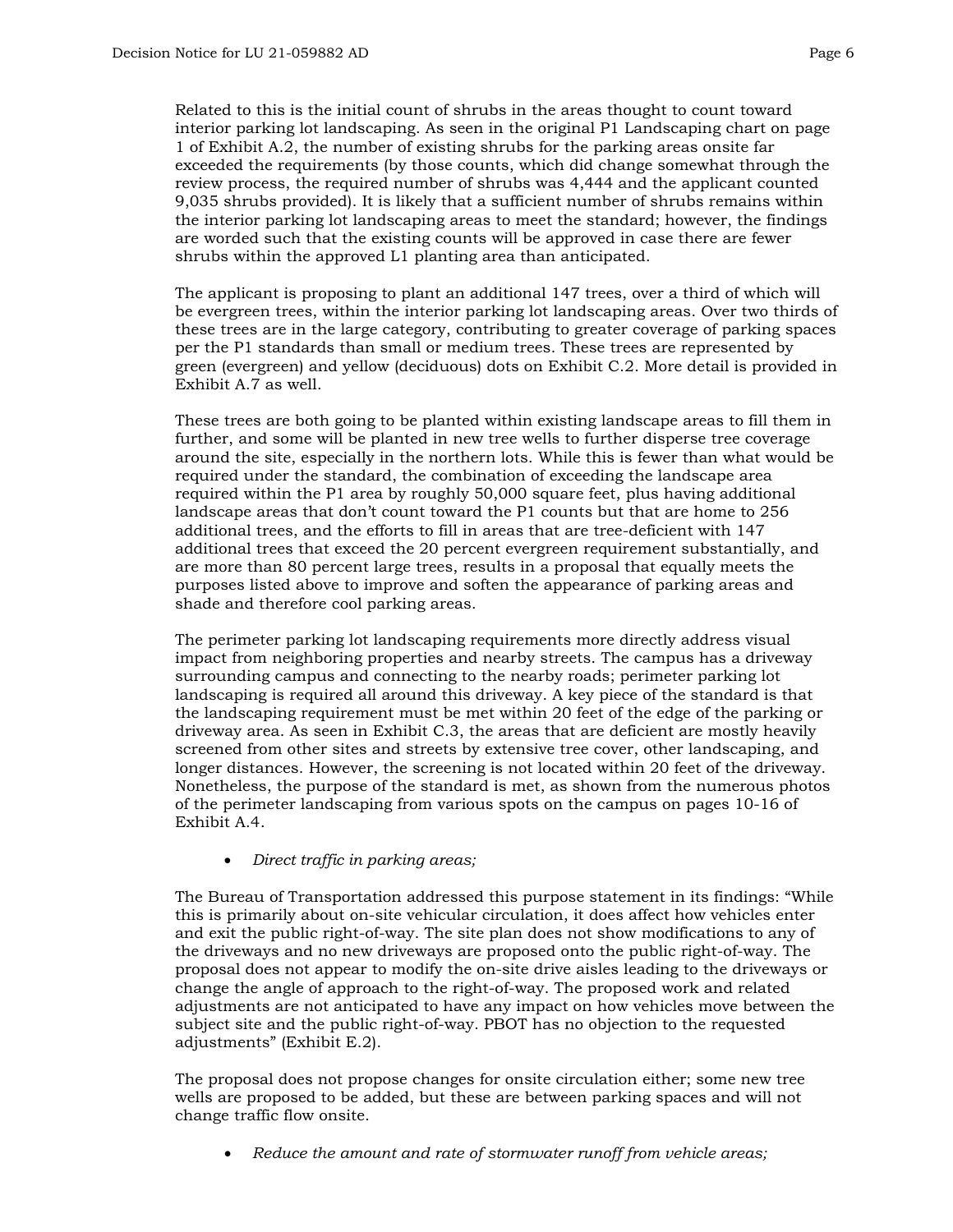- *Reduce pollution and temperature of stormwater runoff from vehicle areas; and*
- *Decrease airborne and waterborne pollution*

For these three purpose statements, we look to the Bureau of Environmental Services to provide feedback. BES provided feedback regarding the Adjustment requests to parking lot landscaping (Exhibit E.1.a and b). In this case, because of the existing stormwater facilities within the parking lots, BES did not object to the Adjustments, nor did they impose any conditions of approval:

*Based on the submitted Memorandum and Stormwater Monitoring Plan, the site has numerous existing stormwater facilities including rain gardens, bioswales, flow-through planters, water treatment devices and detention pipes. This infrastructure in combination with the proposed added plantings helps to reduce the amount and rate of stormwater runoff and will reduce pollutants in the runoff from the campus. Therefore, BES does not have concerns related to the proposed adjustment to parking lot landscaping. (Exhibit E.1.b)*

For the reasons described above, the relevant purposes for both interior and perimeter parking lot landscaping are met with the proposal.

#### **Adjustment to Screening**

The purpose for the screening standard is in Zoning Code Section 33.150.260.A:

*A. Purpose. The screening standards address specific unsightly features that detract from the appearance of campus institutional areas.* 

Further, 33.150.260.B, which addresses garbage and recycling collection areas, specifies these items "must be screened from the street and any adjacent properties." Section C addressing mechanical equipment similarly requires screening "from the street and any abutting residential zones…" The request is to allow three mechanical areas and two trash/recycling areas to not have screening meeting the L3 or F2 screening requirements.

The PCC Sylvania campus is largely buffered from surrounding residential zones and rights-of-way by dense vegetation and distance. Site slope further reduces the appearance of on-site features from the broader area. Ground mounted mechanical equipment and trash areas adjacent to or within loading areas are sited away from the main campus thoroughfares; relegated to the edges of campus and buffered from the main pedestrian spine by existing buildings. The location of these area, existing structures, and natural features of the site work to minimize any detrimental impact on the appearance of campus institutional areas, meeting the purpose of this standard both from the vantage point of abutting properties and roads, and from the most heavily-used parts of campus. For these reasons, the purpose for the screening standard is equally met by the proposal.

#### **Adjustment to Exterior Display and Storage**

The applicant is asking to waive the paving requirement for an exterior storage area at the south end of campus. The purpose for the exterior display and storage regulations are in Zoning Code Section 33.150.270.A:

- *A. Purpose. The standards of this section are intended to assure that exterior display, storage, and work activities:*
	- *• Will be consistent with the desired character of the zone;*
	- *• Will not be a detriment to the overall appearance of a commercial area;*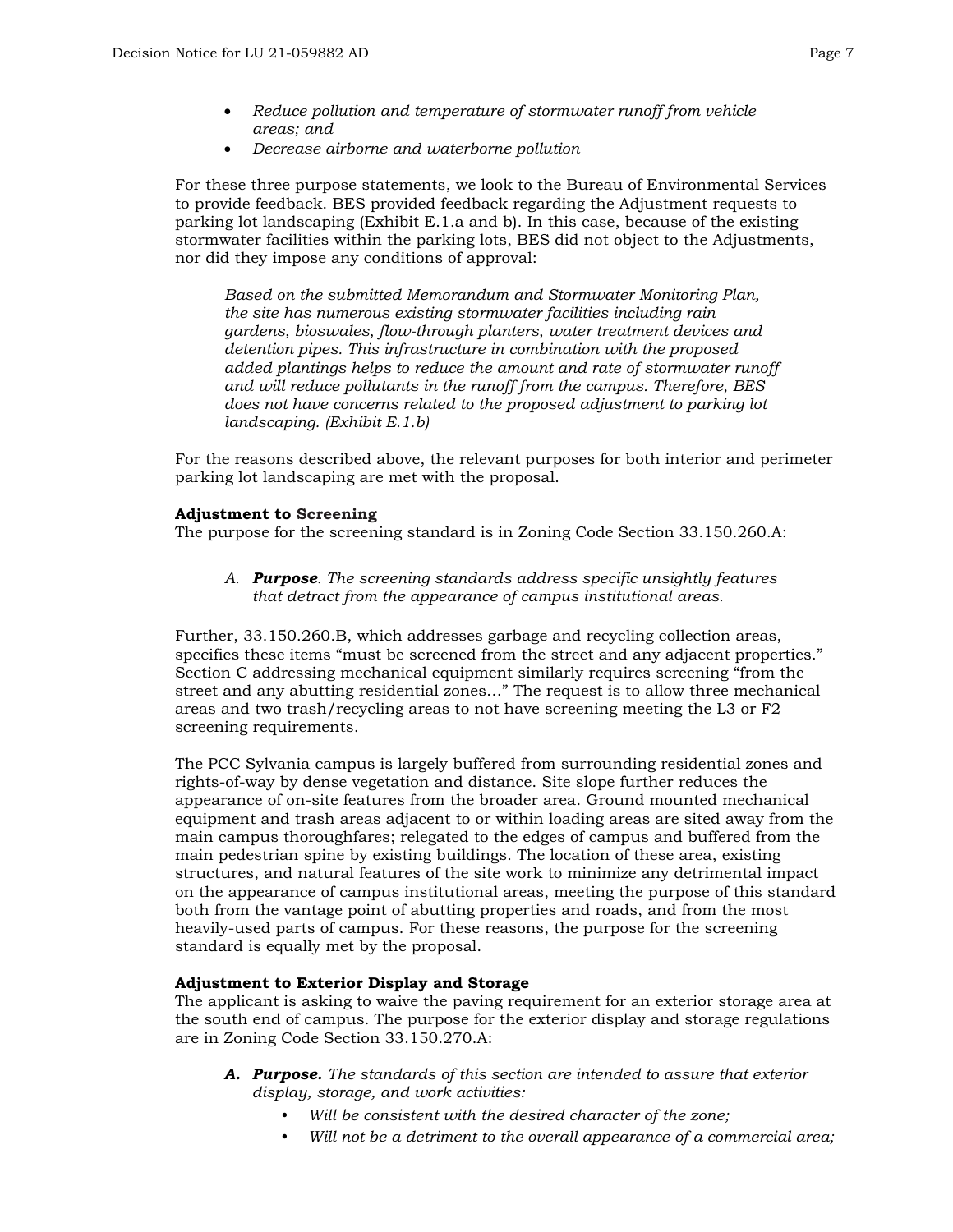- *• Will not have adverse impacts on adjacent properties, especially those zoned residential; and*
- *• Will not have an adverse impact on the environment.*

The CI2 zone is characterized by large-scale institutional uses that are more urbanscale in character while ensuring compatibility with nearby mixed-use commercial and residential areas. The zone isn't a perfect fit with the site – while the campus is large, the area is more suburban in nature, and the buildings onsite are surrounded by forested areas and are generally separated from the adjacent streets by some distance that makes the campus less walkable and more reliant on vehicles.

The unpaved storage area is at the south end of campus and surrounded by woods on three sides; on the fourth side, the unpaved area is also screened by mature landscaping from the rest of campus. There are no commercial areas nearby – the campus is surrounded on all four sides almost exclusively by single-dwelling residences - but the unpaved area will regardless not be visible from any adjacent properties. No impacts are expected on the campus' residential neighbors. Further, none of the areas are within the parts of campus that are zoned Environmental Conservation; therefore, no adverse environmental impacts are expected. Rather, leaving the area unpaved is better for this location adjacent to the "c" overlay by minimizing the impervious areas and recognizing that the use of the space is largely to store landscape materials that are largely organic anyway. It's also worth noting that part of the driveway leading to the main campus circulation area is paved, which will minimize mud and dust moving onto the campus. The proposal equally meets the purpose of the regulation.

For the reasons stated above, this criterion is met for all four requested Adjustments.

**B.** If in a residential, CI1, or IR zone, the proposal will not significantly detract from the livability or appearance of the residential area, or if in an OS, C, E, I, or CI2 zone, the proposal will be consistent with the classifications of the adjacent streets and the desired character of the area; and

**Findings:** Since the subject site is in the Campus Institutional 2 zone, the proposal must be consistent with the classifications of the adjacent streets and the desired character of the area. The street classifications are listed under "Site and Vicinity" above. The requested Adjustments neither change the campus' relationship to the streets on which the site abuts, nor does it change the use or intensity of use of the institution (and resulting traffic to the site). The requested Adjustments, therefore, do not change the campus' consistency with the street classifications.

"Desired Character" is defined in Section 33.910.030 as:

*The preferred and envisioned character (usually of an area) based on the purpose statement or character statement of the base zone, overlay zone, or plan district. It also includes the preferred and envisioned character based on any adopted area plans or design guidelines for an area.*

The base zone's character statement is found above under "Zoning." The focus is on urban-scale development with a pedestrian orientation, and compatibility with surrounding commercial and residential areas. As described above, the requested Adjustments will have no impact on the campus' compatibility with the neighboring residential areas, and the areas under review will not even be visible from outside the campus due to the distance to adjacent properties, the mature foliage throughout campus, and the grade changes on the site. The Adjustments do not inhibit the building of an urban campus with pedestrian orientation.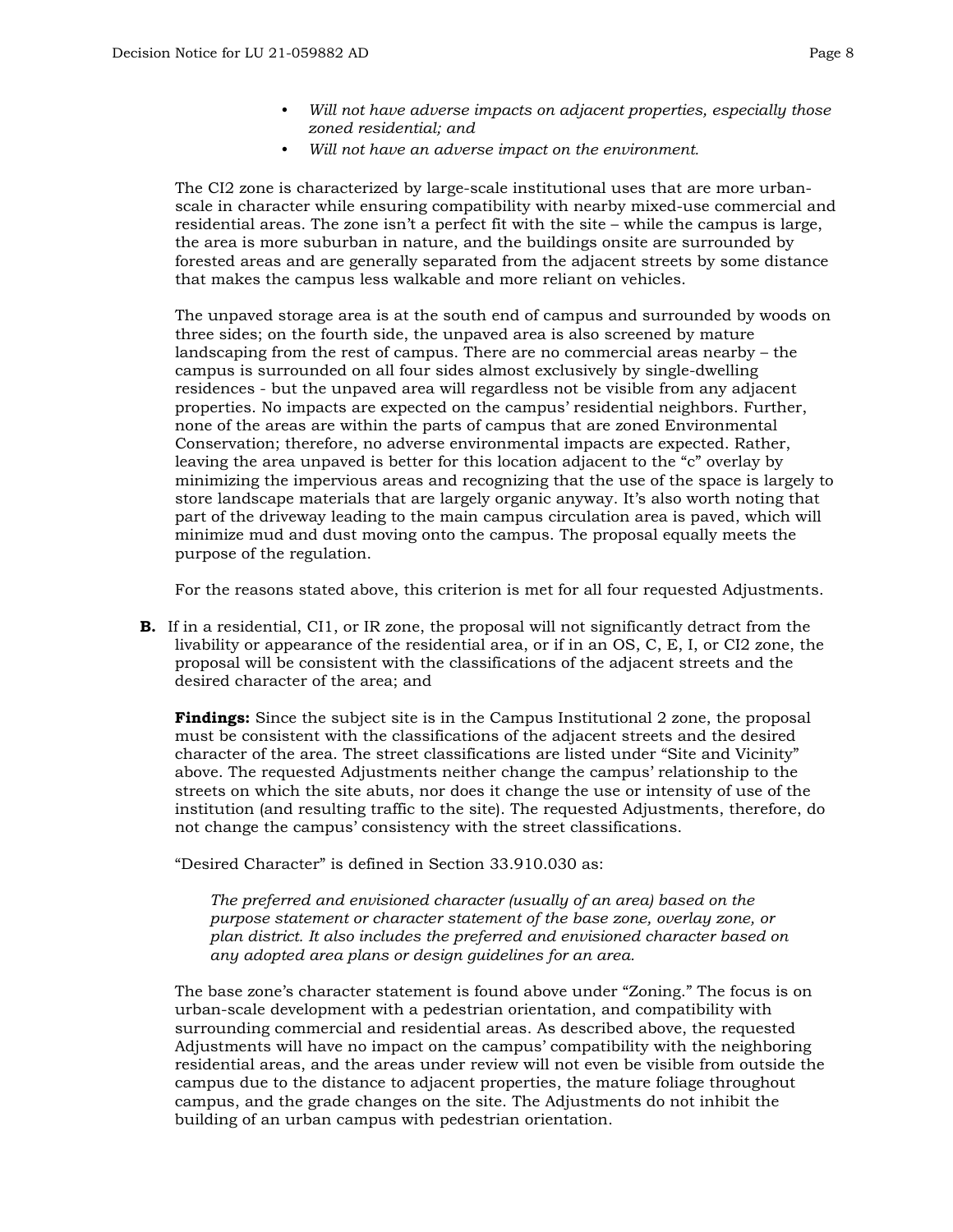The "c" Environmental Conservation overlay is applied to the heavily wooded areas at the south and west side of campus. None of the work or areas under review are within the environmental zoning and no impacts to the environmental areas are anticipated with approval of the proposal.

For these reasons, this criterion is met.

**C.** If more than one adjustment is being requested, the cumulative effect of the adjustments results in a project which is still consistent with the overall purpose of the zone; and

**Findings:** The purpose of the zone was addressed in criterion B above. All of the proposed Adjustments relate to interior campus locations, set back a significant distance from adjacent properties and rights-of-way. As a result, the cumulative effect of the proposed Adjustments does not negatively affect the proposal's consistency with the purpose of the CI2 zone and surrounding residential character. This criterion is met.

**D.** City-designated scenic resources and historic resources are preserved; and

**Findings:** City designated resources are shown on the zoning map by the 's' overlay; historic resources are designated by a large dot, and by historic and conservation districts. There are no historic resources present on the site. The proposal does not address parts of the site that have the Environmental Conservation overlay and the Adjustments are not expected to have impacts on those areas. Therefore, this criterion is met.

**E.** Any impacts resulting from the adjustment are mitigated to the extent practical; and

**Findings:** There are no discernible impacts that would result from granting the requested adjustment. This criterion is met.

**F.** If in an environmental zone, the proposal has as few significant detrimental environmental impacts on the resource and resource values as is practicable;

**Findings:** Environmental overlay zones are designated on the Official Zoning Maps with either a lowercase "p" (Environmental Protection overlay zone) or a "c" (Environmental Conservation overlay zone). As the site is not within an environmental zone, this criterion is not applicable.

# **DEVELOPMENT STANDARDS**

Unless specifically required in the approval criteria listed above, this proposal does not have to meet the development standards in order to be approved during this review process. The plans submitted for a building or zoning permit must demonstrate that all development standards of Title 33 can be met, or have received an Adjustment or Modification via a land use review prior to the approval of a building or zoning permit.

# **CONCLUSIONS**

The requested Adjustments to maintain existing conditions with regard to perimeter parking lot landscaping, screening of mechanical and trash/recycling areas, and leaving a landscape maintenance yard unpaved, and to enhance interior parking lot landscaping with additional trees in existing and new landscape areas, have been demonstrated to equally meet the purposes for the regulations; have been found to be consistent with the desired character of the area, and will not have impacts on neighboring properties. Since the approval criteria have been demonstrated to be met, the Adjustments must be granted.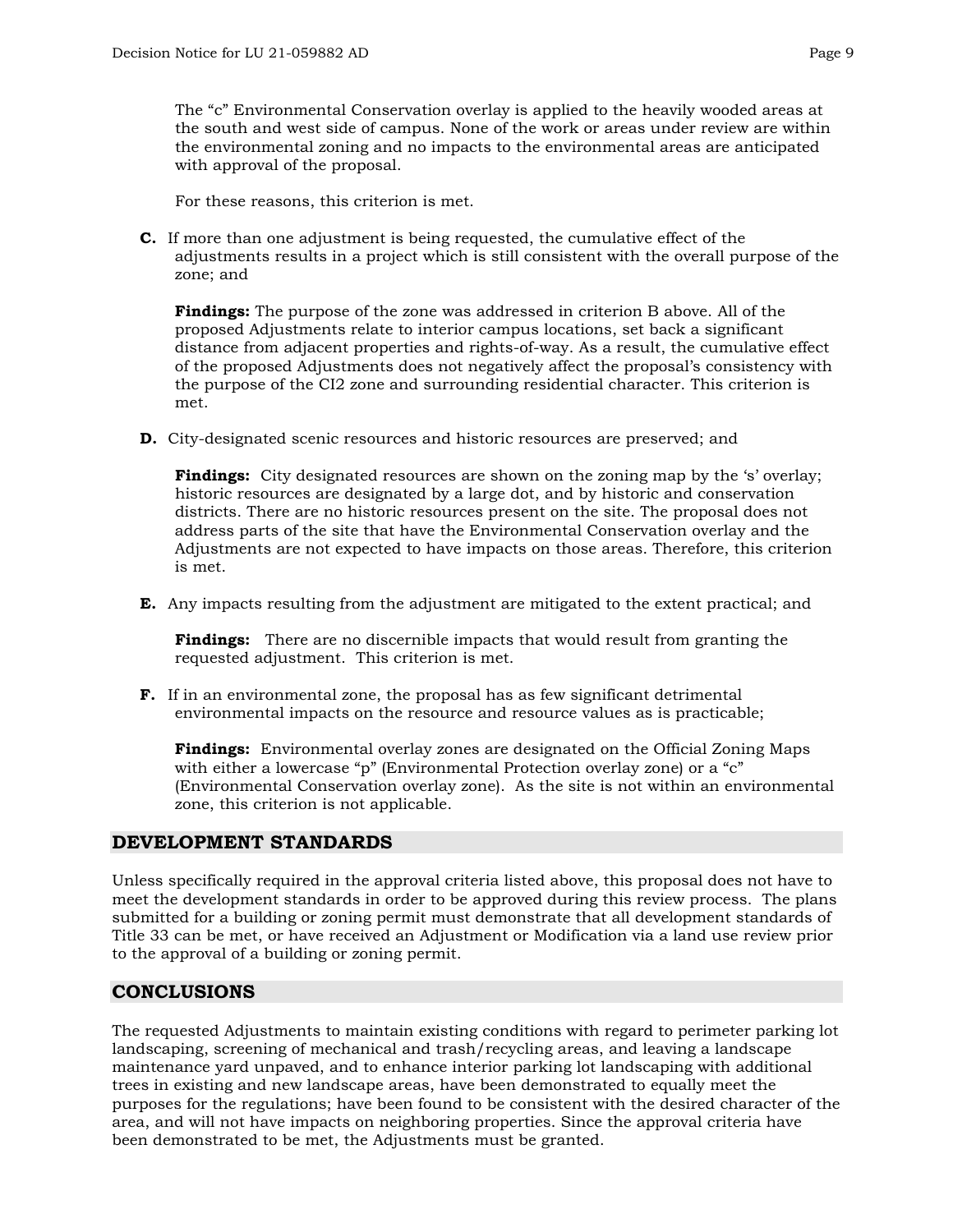### **ADMINISTRATIVE DECISION**

Approval of the following four Adjustments:

- Adjustment to Zoning Code Section 33.266.130.G.2.c and d and Table 266-5 to maintain existing conditions for perimeter parking lot landscaping, whereby requirements are met for 5,871 linear feet, but not met for an additional 2,367 linear feet;
- Adjustment to Zoning Code Section 33.266.130.G.3 to plant 147 additional trees in the parking areas and use existing shrubs and groundcover to meet the interior parking lot landscaping standards;
- Adjustment to Zoning Code Section 33.150.260 to waive additional screening requirements for ground-mounted mechanical equipment and trash/recycling areas; and
- Adjustment to Zoning Code Section 33.150.270.D to waive the paving requirement for the landscaping maintenance yard at the south end of campus.

Approval is per the approved plans, Exhibits C.1 through C.5, signed and dated May 11, 2022, subject to the following conditions:

A. As part of the building permit application submittal, each of the 4 required site plans and any additional drawings must reflect the information and design approved by this land use review as indicated in Exhibits C.1-C.5. The sheets on which this information appears must be labeled, "Proposal and design as approved in Case File # LU 21-059882 AD."

#### **Staff Planner: Amanda Rhoads**

**Decision rendered by:**  $\begin{bmatrix} 1 \\ 2 \end{bmatrix}$   $\begin{bmatrix} 2022 \\ 2 \end{bmatrix}$ 

By authority of the Director of the Bureau of Development Services

#### **Decision mailed: May 16, 2022**

**About this Decision.** This land use decision is **not a permit** for development. Permits may be required prior to any work. Contact the Development Services Center at 503-823-7310 for information about permits.

**Procedural Information.** The application for this land use review was submitted on June 23, 2021, and was determined to be complete on December 15, 2021.

*Zoning Code Section 33.700.080* states that Land Use Review applications are reviewed under the regulations in effect at the time the application was submitted, provided that the application is complete at the time of submittal, or complete within 180 days. Therefore, this application was reviewed against the Zoning Code in effect on June 23, 2021.

*ORS 227.178* states the City must issue a final decision on Land Use Review applications within 120-days of the application being deemed complete. The 120-day review period may be waived or extended at the request of the applicant. In this case, the applicant waived the 120 day review period, as stated with Exhibits A.6 and A.9. **The 120 days will expire on: December 15, 2022.**

#### **Some of the information contained in this report was provided by the applicant.**

As required by Section 33.800.060 of the Portland Zoning Code, the burden of proof is on the applicant to show that the approval criteria are met. The Bureau of Development Services has independently reviewed the information submitted by the applicant and has included this information only where the Bureau of Development Services has determined the information satisfactorily demonstrates compliance with the applicable approval criteria. This report is the decision of the Bureau of Development Services with input from other City and public agencies.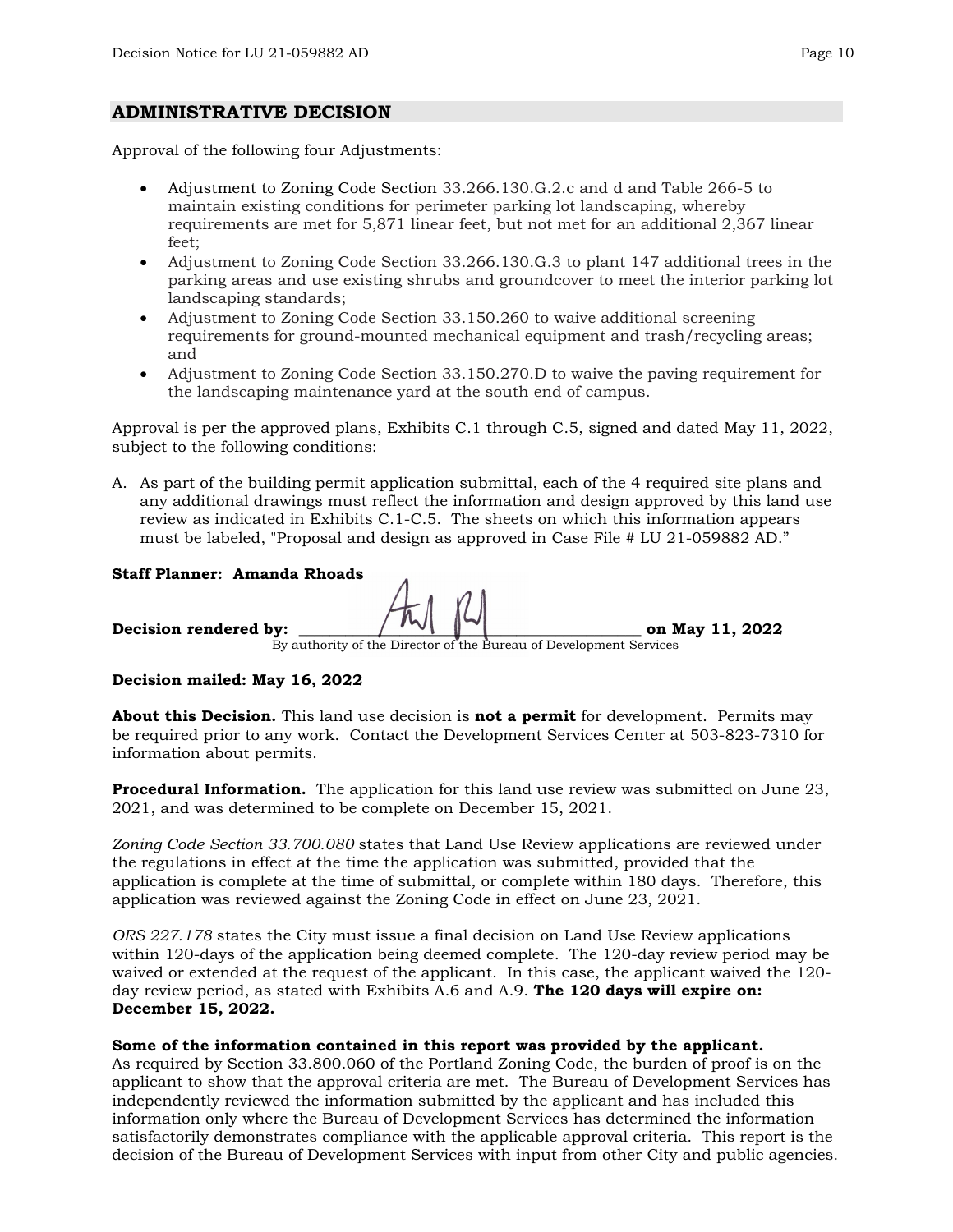**Conditions of Approval.** If approved, this project may be subject to a number of specific conditions, listed above. Compliance with the applicable conditions of approval must be documented in all related permit applications. Plans and drawings submitted during the permitting process must illustrate how applicable conditions of approval are met. Any project elements that are specifically required by conditions of approval must be shown on the plans, and labeled as such.

These conditions of approval run with the land, unless modified by future land use reviews. As used in the conditions, the term "applicant" includes the applicant for this land use review, any person undertaking development pursuant to this land use review, the proprietor of the use or development approved by this land use review, and the current owner and future owners of the property subject to this land use review.

**Appealing this decision.** This decision may be appealed to the Adjustment Committee, and if appealed a hearing will be held. The appeal application form can be accessed at https://www.portlandoregon.gov/bds/45477. Appeals must be received **by 4:30 PM on May 30, 2022. The completed appeal application form must be emailed to [LandUseIntake@portlandoregon.gov](mailto:LandUseIntake@portlandoregon.gov) and to the planner listed on the first page of this decision.** If you do not have access to e-mail, please telephone the planner listed on the front page of this notice about submitting the appeal application. **An appeal fee of \$250 will be charged**. Once the completed appeal application form is received, Bureau of Development Services staff will contact you regarding paying the appeal fee. The appeal fee will be refunded if the appellant prevails. There is no fee for Office of Community and Civic Life recognized organizations for the appeal of Type II and IIx decisions on property within the organization's boundaries. The vote to appeal must be in accordance with the organization's bylaws. Please contact the planner listed on the front page of this decision for assistance in filing the appeal and information on fee waivers. Please see the appeal form for additional information.

If you are interested in viewing information in this file, please contact the planner listed on the front of this notice. The planner can email you documents from the file. A fee would be required for all requests for paper copies of file documents. Additional information about the City of Portland, and city bureaus is available online at [https://www.portland.gov.](https://www.portland.gov/) A digital copy of the Portland Zoning Code is available online at [https://www.portlandoregon.gov/zoningcode.](https://www.portlandoregon.gov/zoningcode)

**Attending the hearing.** If this decision is appealed, a hearing will be scheduled, and you will be notified of the date and time of the hearing. The decision of the Adjustment Committee is final; any further appeal must be made to the Oregon Land Use Board of Appeals (LUBA) within 21 days of the date of mailing the decision, pursuant to ORS 197.620 and 197.830. Contact LUBA at 775 Summer St NE, Suite 330, Salem, Oregon 97301-1283, or phone 1-503-373-1265 for further information.

Failure to raise an issue by the close of the record at or following the final hearing on this case, in person or by letter, may preclude an appeal to the Land Use Board of Appeals (LUBA) on that issue. Also, if you do not raise an issue with enough specificity to give the Adjustment Committee an opportunity to respond to it, that also may preclude an appeal to LUBA on that issue.

#### **Recording the final decision.**

If this Land Use Review is approved the final decision will be recorded with the Multnomah County Recorder.

• *Unless appealed,* the final decision will be recorded after **May 30, 2022** by the Bureau of Development Services.

The applicant, builder, or a representative does not need to record the final decision with the Multnomah County Recorder.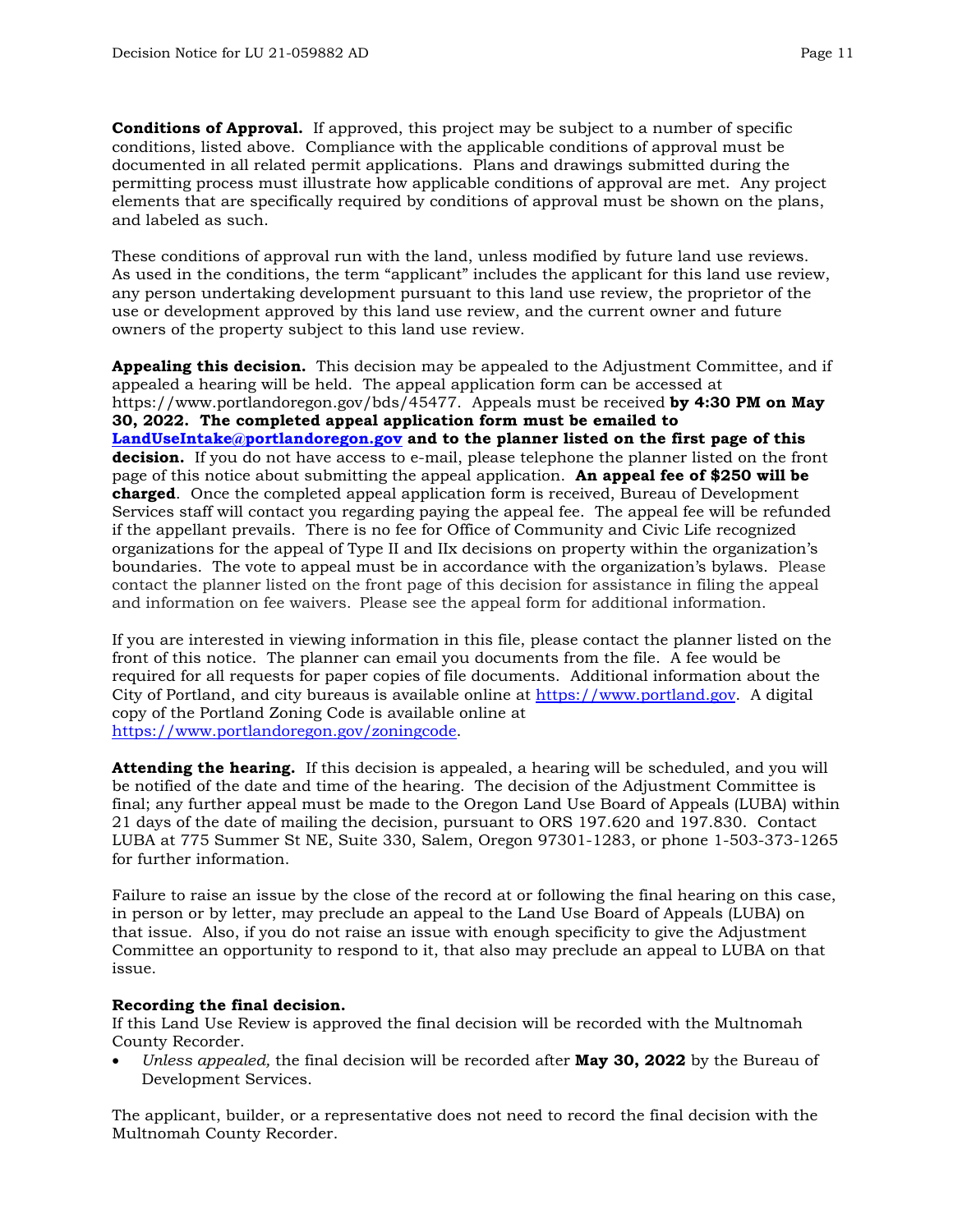For further information on your recording documents please call the Bureau of Development Services Land Use Services Division at 503-823-0625.

**Expiration of this approval.** An approval expires three years from the date the final decision is rendered unless a building permit has been issued, or the approved activity has begun.

Where a site has received approval for multiple developments, and a building permit is not issued for all of the approved development within three years of the date of the final decision, a new land use review will be required before a permit will be issued for the remaining development, subject to the Zoning Code in effect at that time.

**Applying for your permits.** A building permit, occupancy permit, or development permit may be required before carrying out an approved project. At the time they apply for a permit, permittees must demonstrate compliance with:

- All conditions imposed herein;
- All applicable development standards, unless specifically exempted as part of this land use review;
- All requirements of the building code; and
- All provisions of the Municipal Code of the City of Portland, and all other applicable ordinances, provisions and regulations of the City.

#### **EXHIBITS**

#### NOT ATTACHED UNLESS INDICATED

- A. Applicant's Statement
	- 1. Original Narrative (superseded by A.4)
	- 2. Original Plans (superseded by A.7)
	- 3. Incomplete Response Memo, December 15, 2021
	- 4. Updated Narrative
	- 5. NCU Diagram
	- 6. 60-Day Extension
	- 7. Updated Plans
	- 8. Interior Parking Lot Landscaping Summary Plan
	- 9. Full Timeline Extension
	- 10. Memo to BES with Additional Findings
	- 11. Stormwater Maps
- B. Zoning Map (attached)
- C. Plans/Drawings:
	- 1. Site Plan (attached)
	- 2. Interior Parking Lot Landscaping (attached)
	- 3. Perimeter Landscaping
	- 4. Mechanical Areas to remain unscreened
	- 5. Trash/Recycling Areas to remain unscreened
- D. Notification information:
	- 1. Mailing list
	- 2. Mailed notice
- E. Agency Responses:
	- 1. Bureau of Environmental Services
		- a. BES Response
		- b. BES Response
	- 2. Bureau of Transportation
	- 3. Water Bureau
	- 4. Fire Bureau
	- 5. Site Development Review Section of BDS
	- 6. Life Safety (Building Code) Plans Examiner
- F. Correspondence:
	- 1. Joseph Veliz, March 15, 2022, with questions